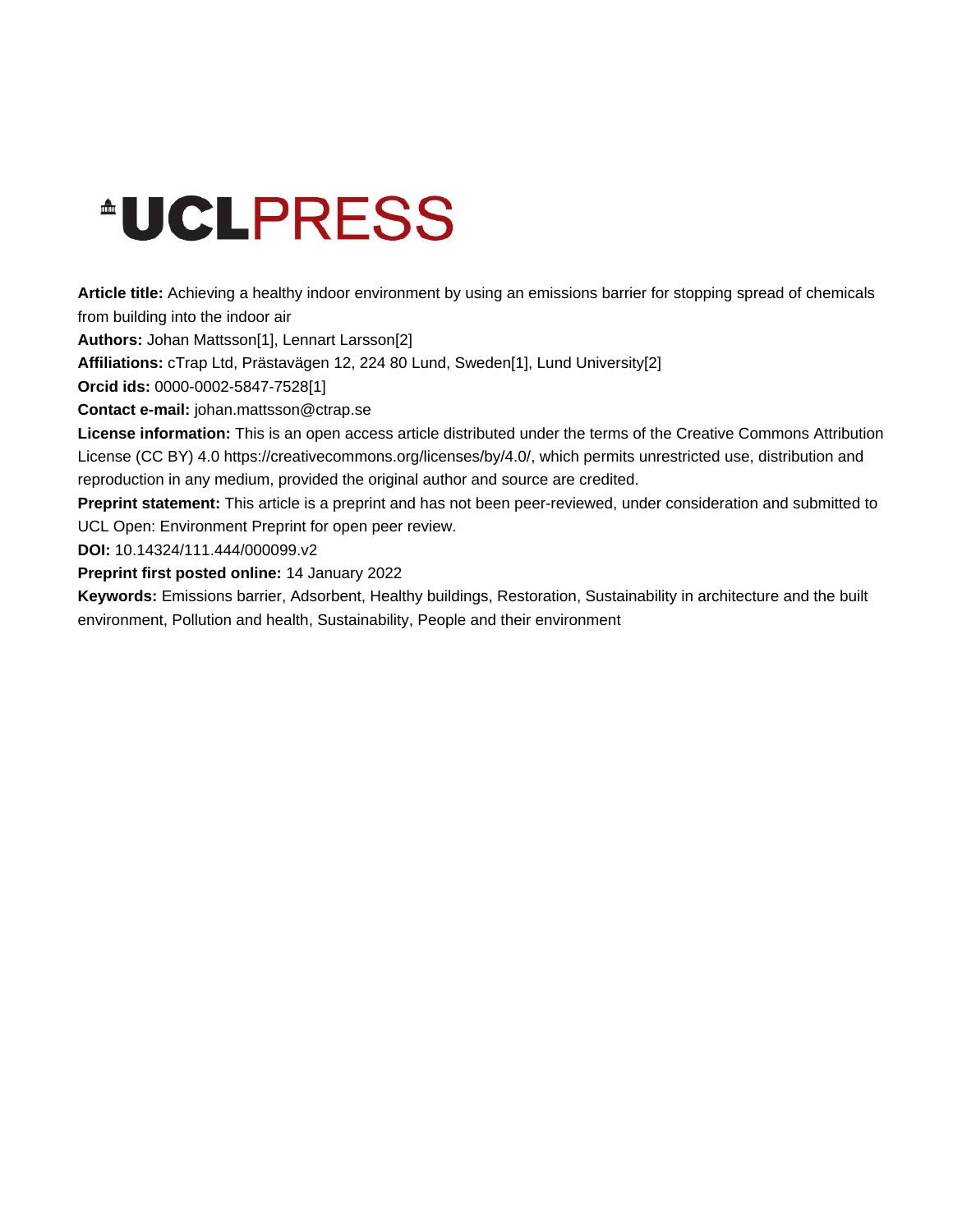# Achieving a healthy indoor environment by using an emissions barrier for stopping spread of chemicals from building into the indoor air

Lennart Larsson<sup>1</sup> and Johan Mattsson<sup>2</sup>

*1 Lund University, Lund, Sweden, 2 cTrap AB, Lund, Sweden*

#### **Abstract**

An emissions barrier was used in premises with indoor air complaints due to emissions from the buildings in question. The emissions comprised chlorophenols/chloroanisoles and polycyclic aromatic hydrocarbons (PAH) from treated wood, and volatile organic compounds (VOC), mainly 2-ethylhexanol, from PVC flooring and the glue used to paste the flooring onto a concrete slab. Attaching the barrier at the surfaces from where the emissions were spread (floor, walls, ceiling) resulted in a fresh and odour-free indoor air. We conclude that using an emissions barrier in buildings made unhealthy by moisture is an efficient way of restoring a pleasant and healthy indoor air.

#### **Keywords**

Emissions barrier, adsorbent, healthy buildings, restoration

#### **Introduction**

Building moisture typically results in spread of chemical and biological emissions into the indoor air leading to illnesses and symptoms such as asthma, skin and eye irritation, fatigue etc (Mendell et al. 2011, Bornehag et al. 2004). Drying is a necessary first step in remediation because it will stop further moisture-driven reactions with the building materials as well as (continued) mould growth. However, drying is not enough to secure a clean indoor air, since the numerous chemicals that have been formed from water - or moisture – acting on the materials will still remain in the building construction and over time inevitably be emitted into the indoor air. The emissions may be e.g. VOC from paints, glue, insulation materials, chipboards, microorganisms, impregnation and plasticizer chemicals, or toxins from microorganisms such as mould (see for example Ligotski et al., 2019).

Airborne particles released from the building construction may be removed by using portable air cleaners with mechanical air filtration e.g. with HEPA ("high efficiency particulate arresting") filters or by electronic cleaning where the particles are charged and thereafter accumulated on a collector or precipitated following reaction with ions generated with an ion generator (Zhang et al., 2011). VOC (including odours) may be removed by pumping the air through a filter containing an adsorbent. Some air cleaners are designed to destroy the contaminants; for example, microbes may be killed by UV light. PCO (photocatalytic oxidation) cleaners and ozone generators use UV together with a catalyst aiming to convert harmful pollutants to less harmful products. Such measures, just as increasing the ventilation, may decrease the concentrations of the air-borne contaminants, but will not prevent them from being spread into the indoor air. Furthermore, PCO cleaners (Kolarik and Wargocki, 2010) as well as ozone generators (Weschler, 2006; Wolkoff et al., 2000) may de facto increase the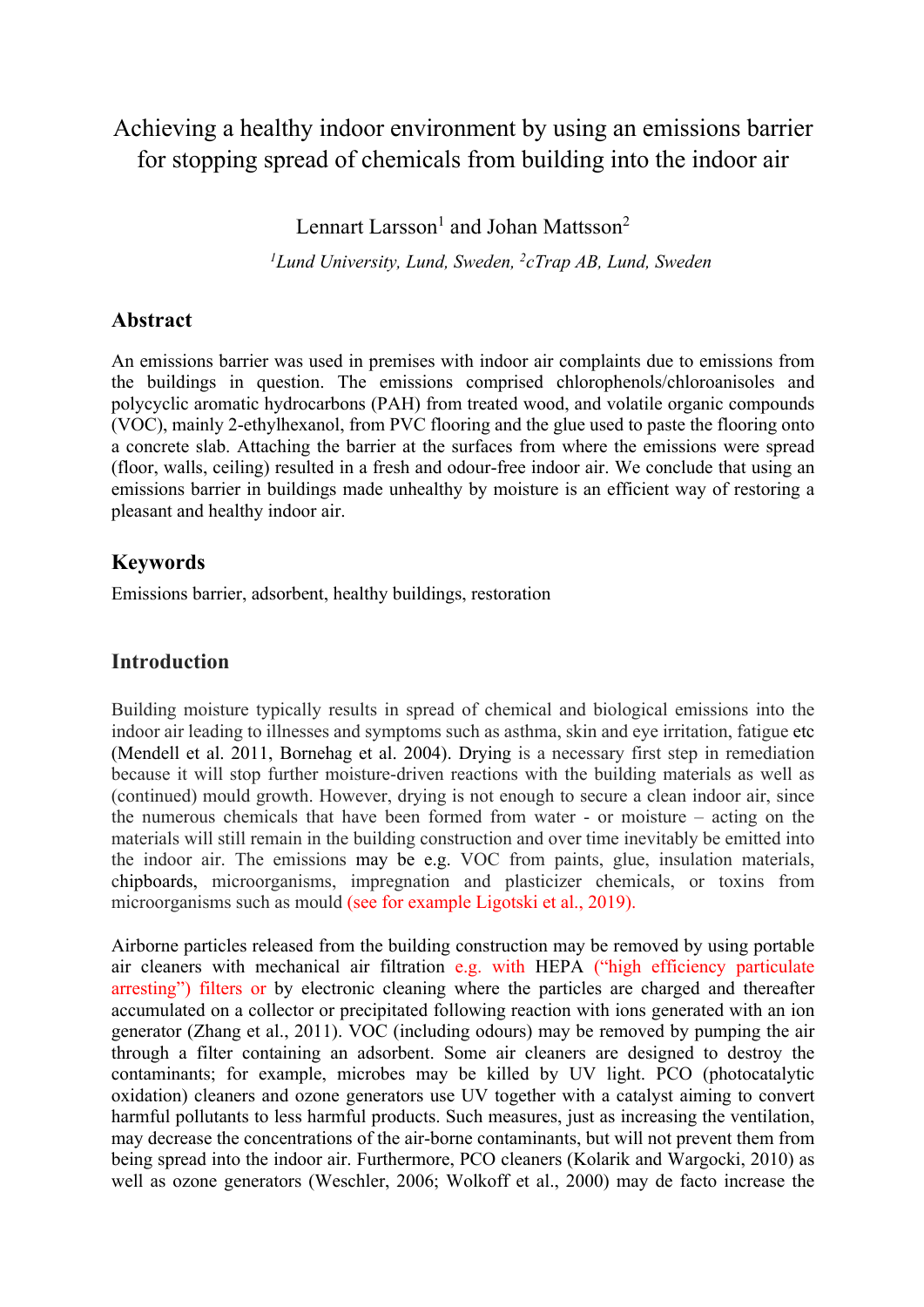concentrations of some other VOCs including potential lung irritants such as formaldehyde. Replacing damaged materials with new ones may in some instances be useful but also very time-consuming, costly, and - when the damaged materials are vital for the stability and function of the building - often impossible to do.

Attaching a sealant at surfaces indoors (floor, ceiling, or walls) from where the emissions are spread constitutes an alternative approach. Examples of sealants are various polymers, aluminum/plastic laminates etc. Such sealants can be extremely efficient in stopping the emissions and thus improving the indoor air quality (IAQ); however, it is necessary to first know the source of the emissions. In the present study we applied a new type of emissions barrier (Markowicz and Larsson 2012, 2015) developed at Lund University Sweden to stop emissions in some buildings with different complaints regarding the IAQ.

### **Methods**

Three buildings with IAQ complaints due to emissions from the building construction were studied. In short, the surfaces from where the emissions were spread (floor, ceiling, walls) were covered with an emissions barrier to prevent them from reaching the indoor air. In the specific barrier used, the cTrap, an adsorption layer functions together with a hydrophilic polymer sheet making the adsorption virtually irreversible (Markowicz and Larsson 2012, 2015). The flexible cTrap cloth was attached at the surfaces using an adhesive tape and/or a staple gun. The indoor air concentrations of the emissions were measured both before and after the cTrap installations by pumping air through an adsorbent followed by thermal or chemical desorption and analysis using gas chromatography-mass spectrometry at Eurofins Pegasuslab Ltd, Uppsala, Sweden.

## **Results**

1. We studied the living-room and a bedroom of a wooden summer house built in 1964 with a disturbing "summer cottage smell" indoors which was attributed to chloroanisoles. The building had previously been treated with chlorophenol-containing preservatives which were widely used in the 1960-70s; at moist conditions chlorophenols may be biomethylated to form chloroanisoles having an intense, characteristic mould-like odour. The ceiling, walls and floor in the bedroom (as well as the doorway between the bedroom and the living room), but not in the living-room. were covered with the cTrap cloth. Subsequently, air sampling for chlorophenols/chloroanisoles was carried out simultaneously in both rooms. Tetrachlorophenol, trichloroanisole, and pentachloroanisole were detected in the air of the living-room, but only tetrachlorophenol was found in the bedroom, and in an air concentration 93% lower than in the living room (Table 1). In addition, the cTrap installation team reported disappearance of the mouldy odour in the bedroom.

2. A building where a creosote-based tar layer had been attached onto the concrete slab as a moisture barrier was studied. The air concentrations of PAH were 1726 ng/ $m<sup>3</sup>$  air. There was a disturbing smell similar to that of car tires or asphalt inside the building which persisted even after the tar had been removed. Then, the cTrap cloth was installed on about 75 percent of the wall surface. The smell disappeared and the PAH air concentrations decreased to 139 ng/ $m<sup>3</sup>$ , thus corresponding to a reduction of 92% (Table 1).

3. A townhouse was studied where the tenants suffered from itching all over the body when staying at home, symptoms which disappeared when outside the building. A PVC flooring had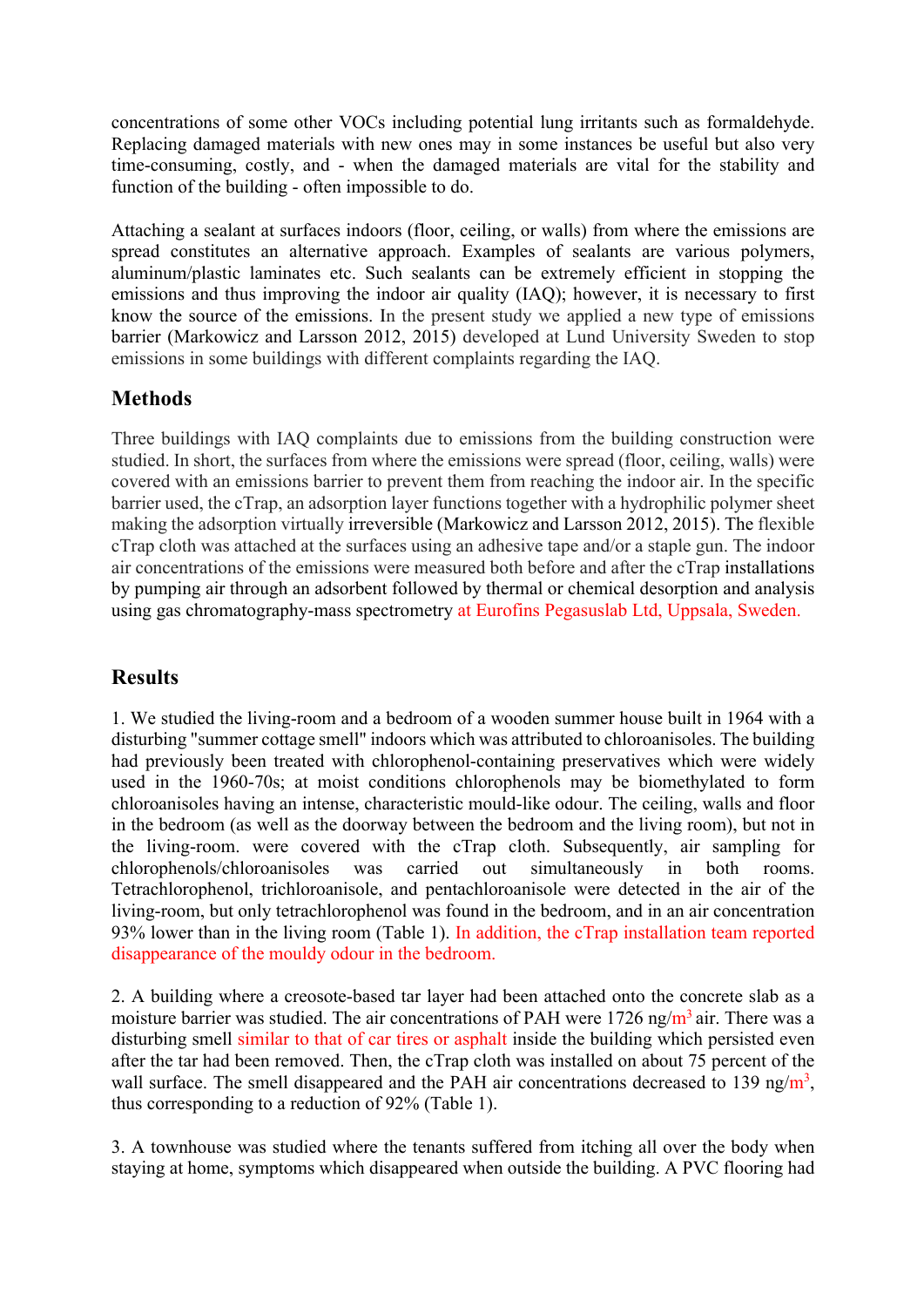been glued onto a concrete slab which had become moist through diffusion of water from the ground. The air concentration of 2-ethylhexanol, a compound which is ubiquitous in small concentrations in indoor air but found in increased concentrations e.g. following hydrolysis of glue and/or phthalates of PVC floorings, was 63  $\mu$ g/m<sup>3</sup> (directional measurement). The cTrap was attached onto the existing flooring, and the itchiness disappeared. 3 months after cTrap had been installed the air concentration was 1.5  $\mu$ g/m<sup>3</sup> (Table 1), a value which persisted in a followup study 6 years after the installation - and the residents still reported no symptoms.

Results are summarized in Table 1.

| Emissions         | Without cTrap | With cTrap |
|-------------------|---------------|------------|
|                   |               |            |
| Tetrachlorophenol | 0.14          |            |
| Chloroanisoles    | 0.013         | n.d.       |
| PAH               | 1.726         | 0.139      |
| 2-ethylhexanol    |               |            |
|                   |               |            |

*Table 1. Results of cTrap installations (µg/m3 air)*

n.d. not detected  $(< 0.0018 \text{ µg/m}^3 \text{ } 2.4.6$ -trichloroanisole;  $< 0.00091 \text{ µg/m}^3$  pentachloroanisole)

#### **Discussion**

Staying in a moist building can cause health problems (Mendell et al. 2011, Bornehag et al. 2004) e.g. skin and mucous irritation and respiratory disorders. Such conditions are frequently referred to as BRI (building related illnesses) and are caused by spread of chemical emissions from the building itself into the indoor air. Research has shown that mixtures of VOC emitted from building materials may act in synergy in worsening the perceived air quality (Knudsen et al., 1999; Patterson et. al, 1993) even when present in concentrations below the odour thresholds. The studies presented here demonstrate that such emissions can be effectively stopped by using an emissions barrier. Through scientifically validated questionnaires it has also been found that health symptoms and/or unpleasant odours can be decreased or totally eliminated (data not shown). Still, the awareness that use of emissions barriers is an efficient weapon against BRI is not wide-spread – not even among indoor air professionals.

The specific device used in the studies presented here, the cTrap (surface emissions trap) cloth, contains two active layers; one adsorption layer and one hydrophilic polymer layer. The device is air tight while at the same time allowing moisture to pass through with almost no resistance at all, and will thus not affect the moisture balance of the building. It has been shown to be efficient against a wide range of chemicals including e.g. alcohols, aldehydes, sulfur compounds, PAH, chloroanisoles, chlorophenols, mould products, and odours (Markowicz and Larsson 2012, 2015), and the effect has been found to be long term (several years)**.** After the device has been applied on a floor a surface layer, e.g. a laminate, parquet, or plastic flooring etc, is installed on top of the cTrap cloth. When attached on walls or ceiling the cloth is usually covered with a gypsum board which is then painted or decorated with a wall-paper. When the building one time will be demolished then the cTrap cloth, with the adsorbent layer containing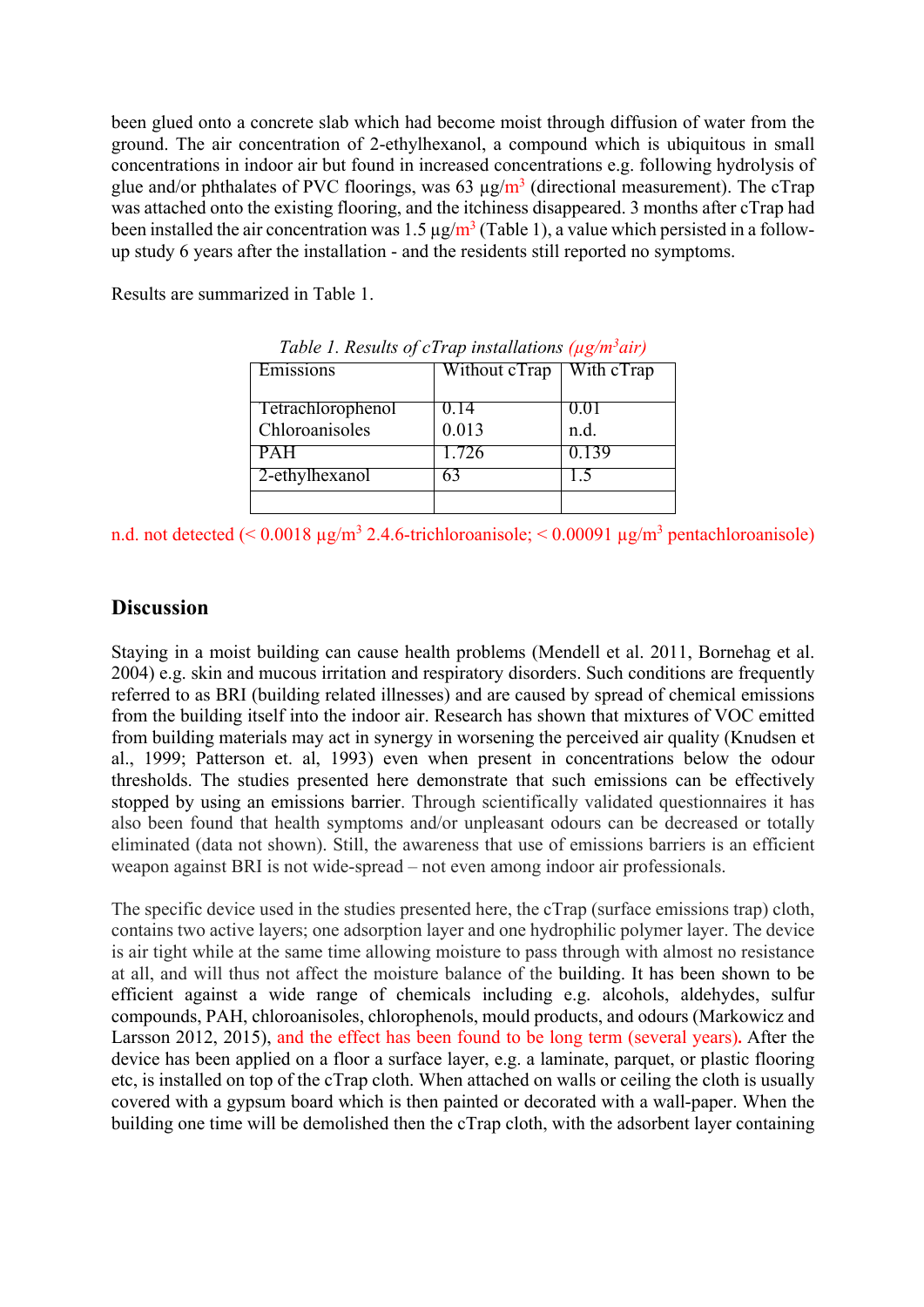the emitted chemicals, will be sent for combustion thus avoiding leakage of the chemicals into the environment from deposited building materials.

In summary, we conclude that use of an emissions barrier represents an effective, economic, and eco-friendly way of restoring a healthy indoor air in buildings affected by moisture.

#### **Conclusions**

An emissions barrier can be used to restore a fresh and healthy indoor air in buildings made unhealthy due to moisture damage.

#### **Acknowledgements**

Financial support from Lund University is gratefully acknowledged. We are grateful to Johnny Lorentzen for his active participation in the chlorophenol/chloroanisole study.

#### **Authorship contribution**

Johan Mattsson was instrumental in initiating and realizing the described projects while Lennart Larsson compiled the data and did most of the writing.

#### **Conflicts of interest**

Johan Mattsson is employed by cTrap Ltd Sweden.

#### **References**

Bornehag, C.G., Sundell, J. and Sigsgaard, T. (2004). Dampness in buildings and health (DBH): Report from an ongoing epidemiological investigation on the association between indoor environmental factors and health effects among children in Sweden. *Indoor Air* Suppl 7, 59-66.

Knudsen, H.N., Kjaer, U.D., Nielsen, P.A. and Wolkoff, P. (1999). Sensory and chemical characterization of VOC emissions from building products: impact of concentration and air velocity. *Atmos. Environ.* 33, 1217-1230.

Kolarik, J., and Wargocki P. (2010). Can a photocatalytic air purifier be used to improve the perceived air quality indoors? *Indoor Air* 20, 255-262.

Ligotski, R., Sager, U., Schneiderwind, U., Asbach, C. and Schmidt, F. (2019). Prediction of VOC adsorption performance for estimation of service life of activated carbon based filter media for indoor air purification. *Build. Environ.* 149, 146-156.

Markowicz, P. and Larsson, L. (2012). The surface emissions trap: A new approach in indoor air purification. *J. Microbiol. Methods* 91, 290-294.

Markowicz, P. and Larsson, L. (2015). Improving the indoor air quality by using a surface emissions trap. *Atmos. Environ.* 106, 376-381.